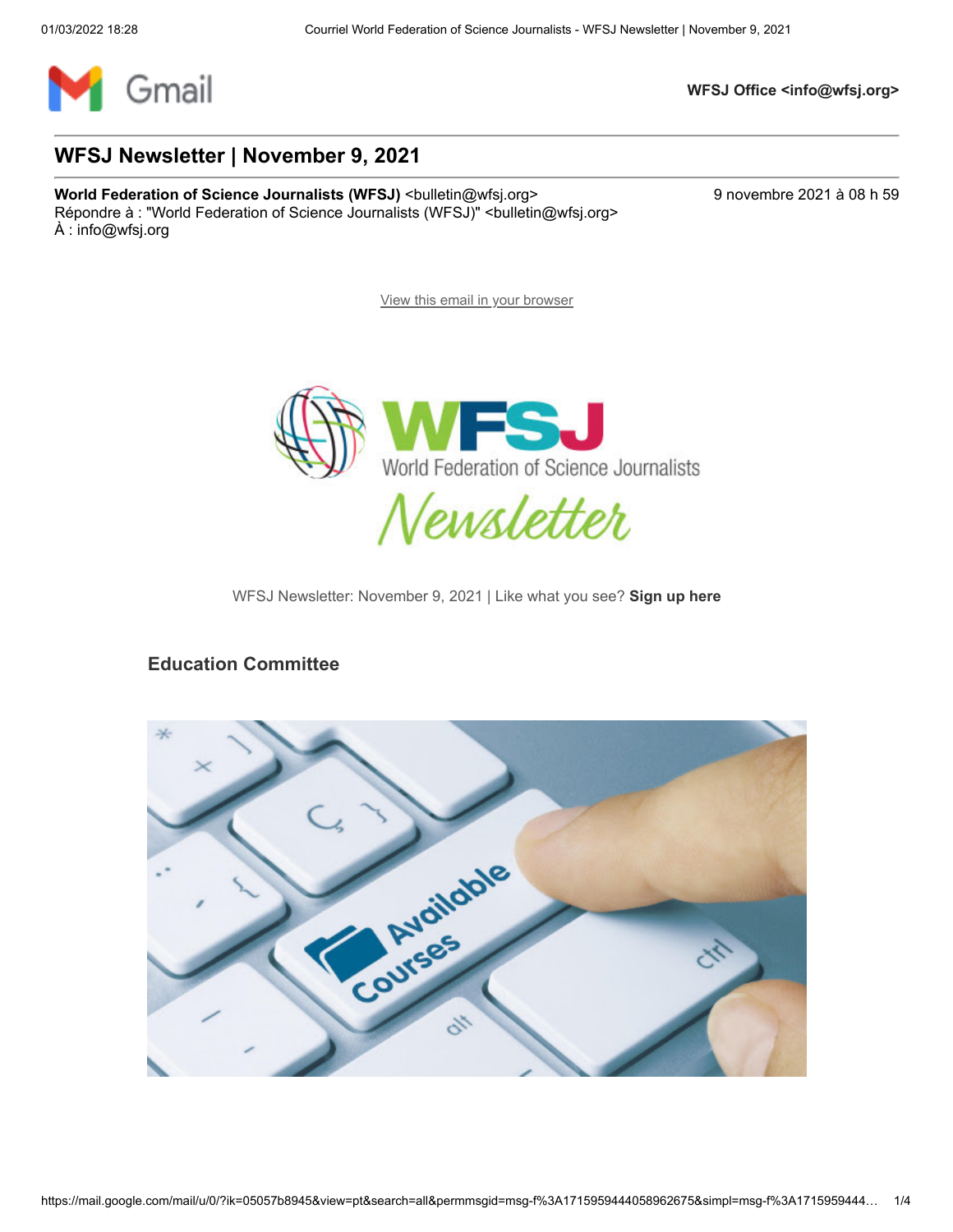[The WFSJ Education Committee has been busy. Among their latest](https://wfsj.us2.list-manage.com/track/click?u=a8d11a901ac032467f5aed649&id=f1db0a93f5&e=5575ecfde9)

discoveries: where in the world you can study science journalism.



### **2021 IIASA Science Communication Fellow Fanni Szakal**



[Her path to science journalism started with a](https://wfsj.us2.list-manage.com/track/click?u=a8d11a901ac032467f5aed649&id=ebbef481d4&e=5575ecfde9) carabiner and a water bottle.

### **2021 IIASA Science Communication Fellow Neema Tavakolian**



[His path to science journalism started on the coral](https://wfsj.us2.list-manage.com/track/click?u=a8d11a901ac032467f5aed649&id=1f11565ca2&e=5575ecfde9) reefs of Bermuda.

# **2021 Louise Behan Reporting Grant Winner Leonard Masauli**

[His interest in the fate of turtles uncovered the key to](https://wfsj.us2.list-manage.com/track/click?u=a8d11a901ac032467f5aed649&id=ccfceb229a&e=5575ecfde9)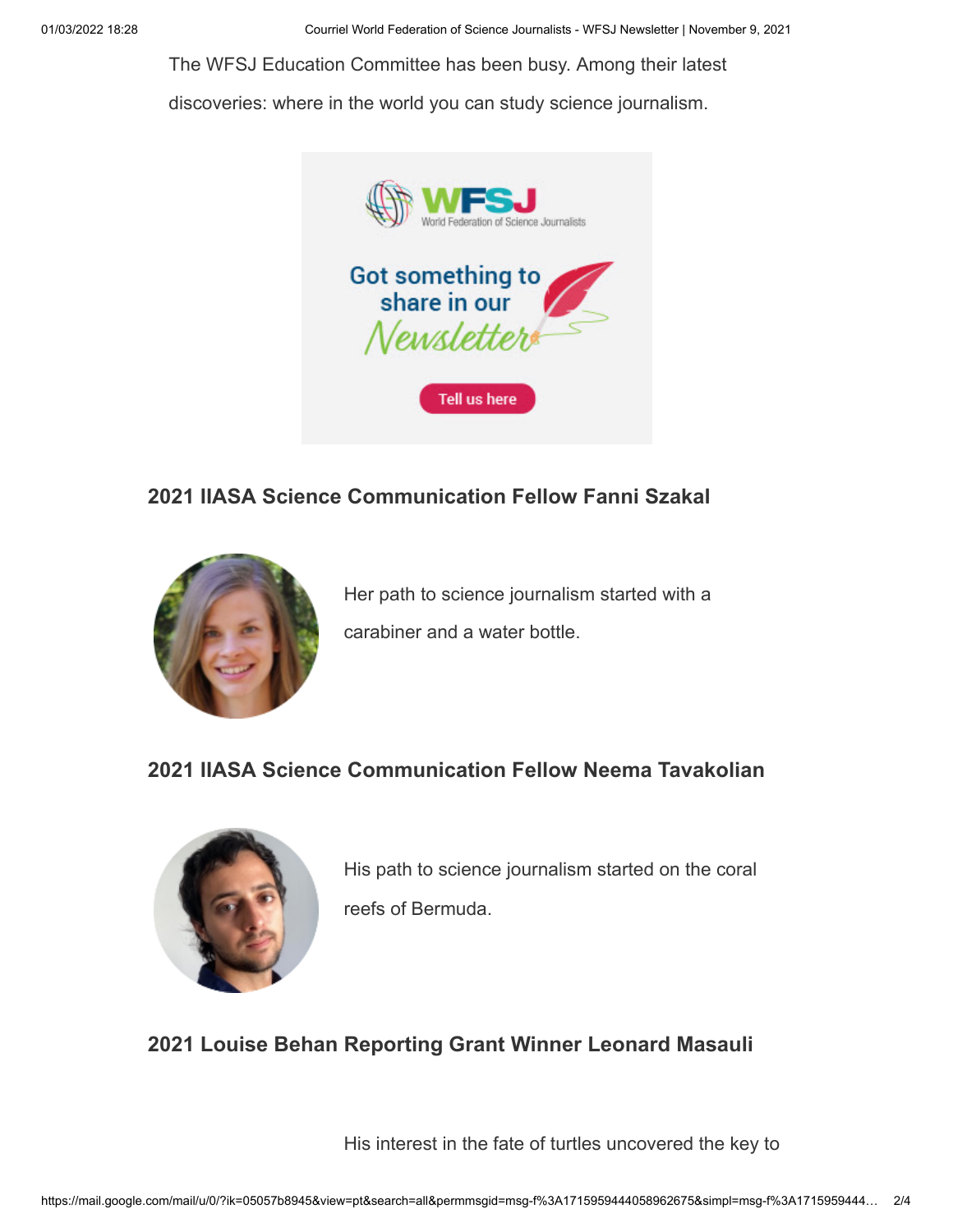[a disease threatening human populations.](https://wfsj.us2.list-manage.com/track/click?u=a8d11a901ac032467f5aed649&id=ccfceb229a&e=5575ecfde9)



## **2021 Louise Behan Reporting Grant Winner Sofia Moutinho**



Her interest in an invasive species revealed how a [major environmental threat encounters government](https://wfsj.us2.list-manage.com/track/click?u=a8d11a901ac032467f5aed649&id=b98ad02622&e=5575ecfde9) indifference.